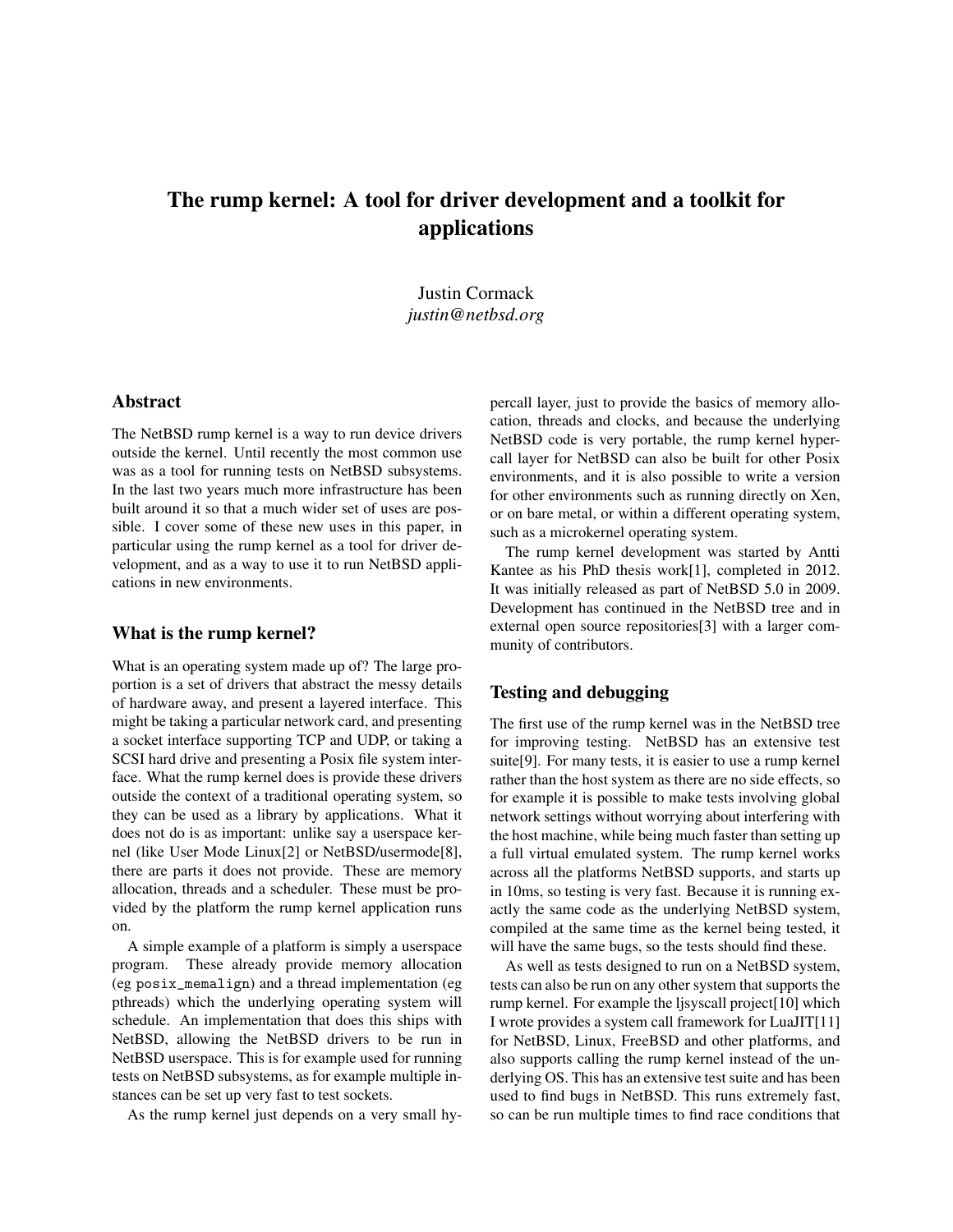would be hard to find under normal operating systems testing. This is also used for continuous integration of the rump kernel on the development version of NetBSD to pick up bugs as they are committed.

Another advantage of running a single application which has the userspace and kernel parts linked into a single binary is that normal userspace debugging tools can be used across both parts, This includes tools such as valgrind[12] as well as debuggers, and other static analysis and fuzzing tools. There is a lot of scope for further work in this area which is currently being explored.

When developing device drivers, one of the biggest issues is that they are liable to crash, so developing them in the kernel that you are working in is inconvenient. This can be alleviated by using a separate development machine or virtual machine, but this still has a slow modify, compile, reboot cycle.

With a rump kernel you can develop many drivers purely in userspace, even for physical hardware. For developing file system code, you can use a block device as the "physical device" backing the file system, while for the network stack you can use a standard Unix tap device which is a virtual ethernet device that feeds frames to and from the host stack.

For PCI devices there is currently a userspace PCI driver for Linux, currently using the Linux-specific uio interface. This works for many but not all PCI devices. Further drivers for other platforms that support userspace PCI access are planned, such as a Linux vfio driver, which supports iommu operations and a larger variety of devices, such as MSI interrupts.

The first major PCI driver developed was the Intel Centrino 7260 driver developed for NetBSD and OpenBSD by Antti Kantee. The commit message said "This is probably the world's first Canadian cross device driver: it was created for OpenBSD by writing and porting a NetBSD driver which was developed in a rump kernel in Linux userspace."[13]

### Running Application code

Originally when programs were written to use the rump kernel they had to be explicitly written this way, using the rump kernel namespace. This was fine for tests, where it was explicit, and for frameworks such as ljsyscall where the framework can abstract this for the user so their Lua code does not see whether the rump kernel or the user's kernel is being used. However writing code specifically for a rump kernel is a lot of work, and it is against the philosophy of reusing as much existing code as possible.

The first step towards this was to build a version of NetBSD's libc against the rump kernel calls rather than the standard assembly system calls. This was first done on the Xen platform, at which point it was possible to compile applications like Lua which only use libc against a set of NetBSD headers and then link them to the rump kernel version of libc.

This was then upstreamed into NetBSD as a build option, and a framework to build the other libraries and applications that ship as part of NetBSD base was developed. These are also very useful as they include the basic commands to configure more complex kernel features, such as wireless cards, software RAID and encrypted block devices. This enables testing and development of these kernel subsystems using the standard commands.

As part of this work the rumprun-posix tools were built[7], that enabled the NetBSD libraries and tools to be built in Posix userspace, which is particularly useful for development. The problem here is the difficult mix of having both the host C library and the rump-targeted NetBSD C library linked into the same binary, as they share the same namespace. This was done by a link script that carefully renames symbols into a new namespace where necessary.

The rumprun-posix tools also allow the user to run a remote rump kernel, where the system calls are transported over a socket. Obviously this mode is not as performant is linking the rump kernel code into the binary, but it can be very useful. In particular it allows binaries to execute against a persistent long-running rump kernel, just like the normal execution model of kernel code. This means that for example a sequence of configuration commands can be given, then a test program can be run with the correct configuration.

## Microkernels and unikernels

The rump kernel has been used as a way to supply device drivers in other new operating systems, which do not yet have a full set of device drivers. For example, Genode<sup>[4]</sup> is a framework for building microkernel operating systems using the L4 family of microkernels. Genode uses the rump kernel to provide file system support, so that it does not have to develop its own file systems.

Another use for the rump kernel is as a framework for building applications that include not just the application but also the just enough operating system that is required packaged together. This "unikernel" or "library kernel" concept has been developed before largely for specific languages such as Mirage[5] for OCaml, where the majority of the drivers are written from scratch, including the IP stack for example. While this has many advantages, such as allowing the development of typesafe libraries for critical user-facing functions, it also means that development is slower as existing drivers cannot be used. What the rump kernel offers is a set of unmodified, maintained, high quality drivers from NetBSD, which can be used for this type of development, perhaps in con